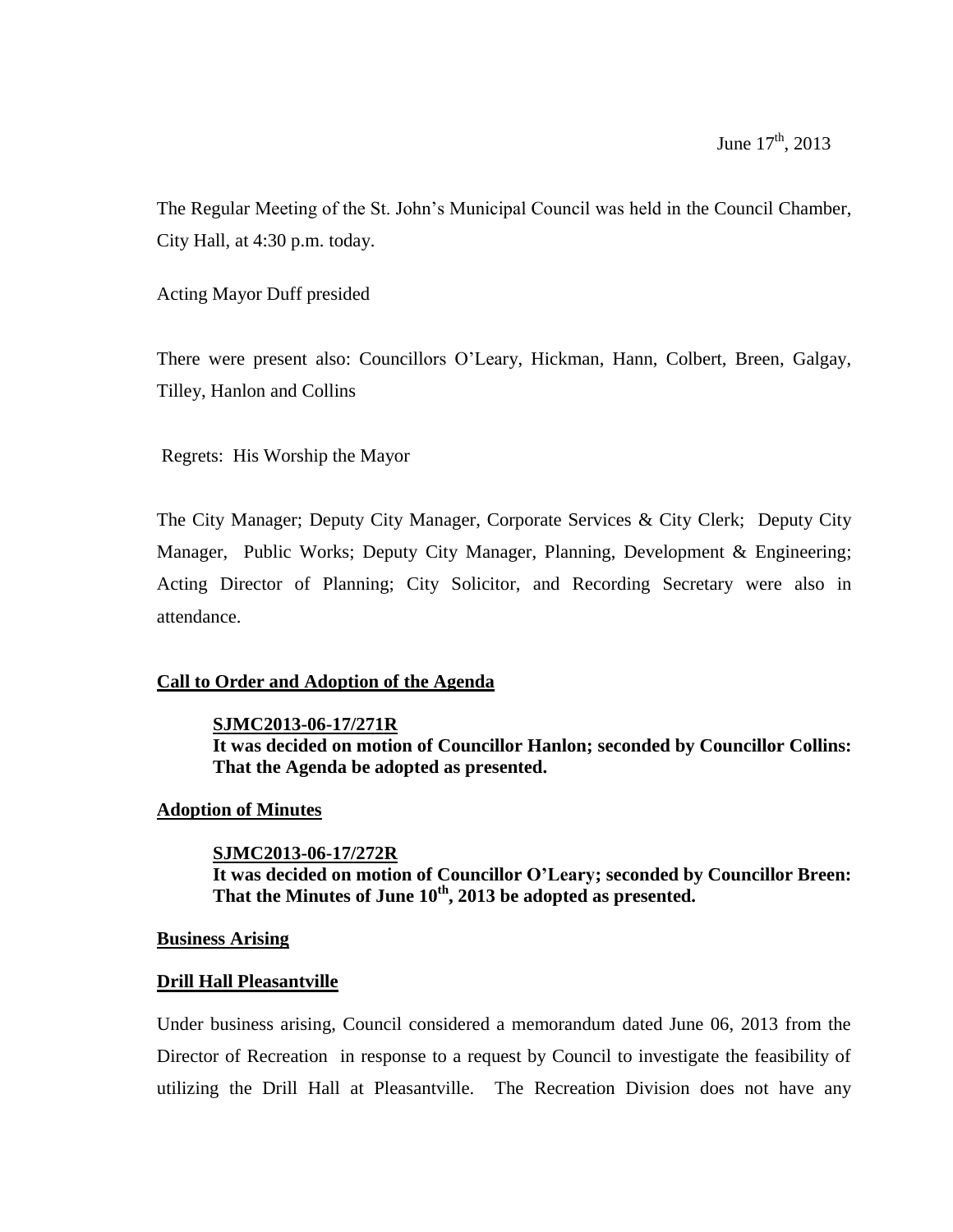requirements for another indoor facility in the east end of the City. The memo also noted that the Acting Director of Planning advised that the Drill Hall is slated for demolition by Canada Lands and there is no option to maintain this facility. In response to Councillor Colbert's concern that staff claims there are no options to maintain the facility, the Acting Director of Planning clarified that he was simply referencing the concept plan of Canada Lands that the area become an open space. This was the general consensus that arose from the extensive consultation process that took place during that time. Members of Council, acknowledging that though the City itself may not have a need for the building, there should be an extensive public review as to whether or not it can be used by the community at large.

### **SJMC2013-06-17/273R**

**It was decided on motion of Councillor Colbert; seconded by Councillor Hann: that staff be directed to re-examine the future of the drill hall in Pleasantville to determine whether or not there is a community need beyond that required by the City of St. John's, and that this question be investigated in consultation with Canada Lands. Further, it was decided that representatives from Canada Lands meet with staff and Council to provide an update on the broader issue of ongoing development in Pleasantville.**

## **Committee Reports**

## **Development Committee Report dated June 11, 2013**

Council considered the following Development Committee Report dated June 11, 2013:

1. **Proposed (120) Unit Apartment Building - Six (6) Storeys in Height Applicant: Genivar for Killam Properties 485 Topsail Road (Ward 3) Apartment High Density (A3) Zone**

It is recommended that Council grant Approval-in-Principle to the application subject to the following conditions:

- a) A Public Information Session be scheduled on this application to enable the area residents of Holbrook Avenue to view the development plans.
- b) Compliance with all requirements of the City's Department of Planning, Development & Engineering.
- c) Compliance with all aspects of St. John's Regional Fire Department.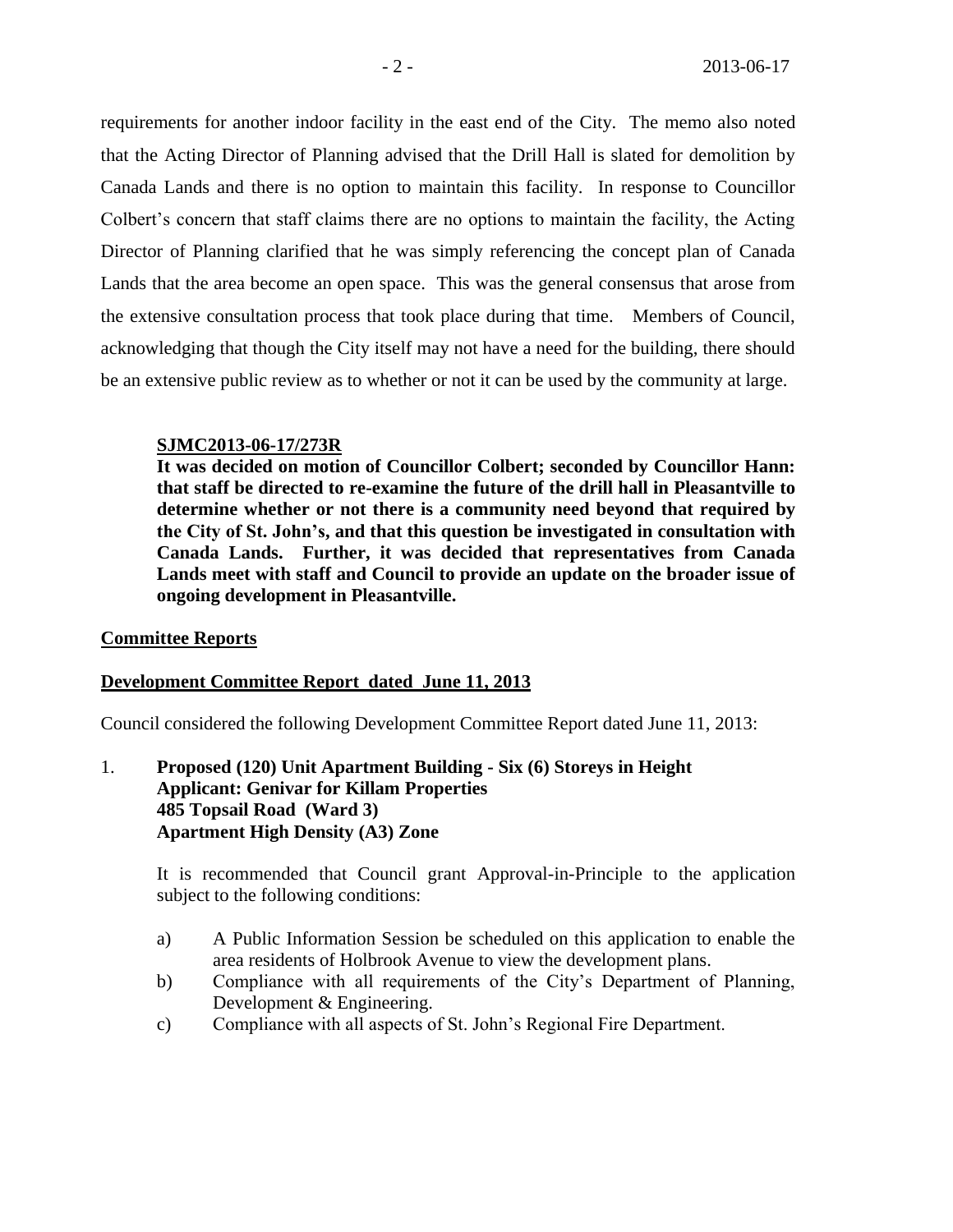# 2. **Proposed Movie Theatres Hebron Way (former Field Farm) (Ward 1) Applicant: Empire Theatres Commercial Regional Zone**

Plans have now been submitted and review has commenced for Final Approval. The subject development plan is in compliance with Section 9 of the St. John's Development Regulations, Off-Street Parking Requirements. The proposed development will now be processed by the Department of Planning, Development and Engineering.

The attached memorandum is provided for the information of Council.

# 3. **Proposed Home Occupation for Craft Classes Applicant: Kay and Kevin Smith 10 Strawberry Marsh Road Residential Low Density (R1) Zone (Ward 4)**

The Committee recommends that Council grant approval for the home occupation.

## 4. **Proposed Home Occupation for Massage Therapy Clinic Request for Approval Reaffirmation 147 Old Petty Harbour Road (Ward 5) Residential Low Density (R1) Zone**

The Development Committee recommends that Council reaffirm its approval for the Home Occupation for a massage therapy clinic at 147 Old Petty Harbour Road, subject to the conditions presented in the original Development Agreement.

Dave Blackmore, R.P.A Deputy City Manager, Planning, Development & Engineering/ Acting Chair- Development Committee

i<br>L

**SJMC2013-06-17/274R**

**It was decided on motion of Councillor Hann; seconded by Councillor O'Leary: That the Committee's recommendations be approved.**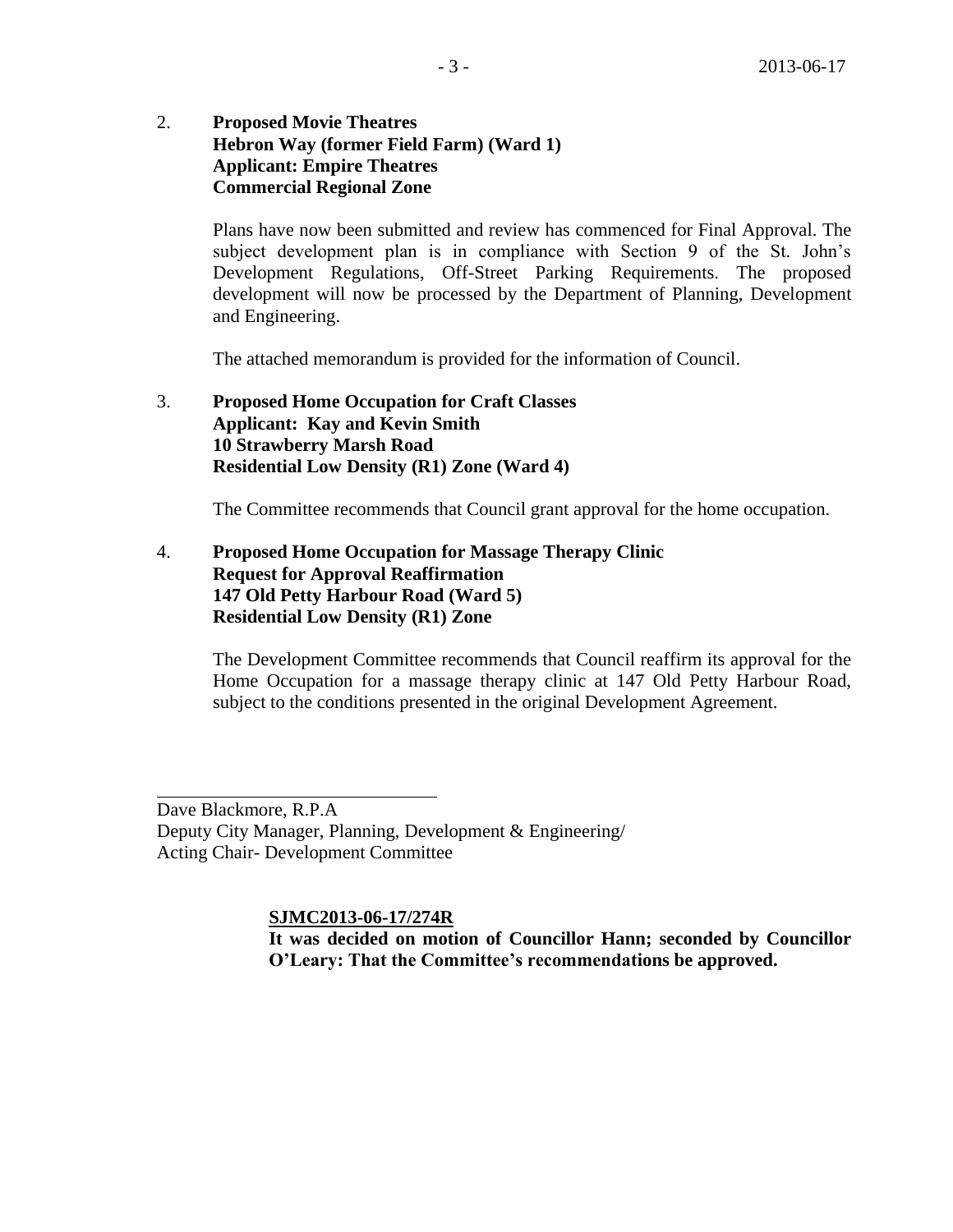# **Urban Forest Advisory Committee Report**

Council considered the following Urban Forest Advisory Committee Report:

The Urban Forest Advisory Committee (UFC) recommends Council's approval to appoint Mr. Jason Glode as a member of the Urban Forest Advisory Committee. Mr. Glode is the District Ecosystem Manager for Forest Management District 1 (Avalon) with the Department of Natural Resources. He is also currently involved in one of the UFC's subcommittees. Subject to Council's approval, the Committee's Terms of Reference will be revised to reflect this addition.

Jim Floyd Chairperson

# **SJMC2013-06-17/275R**

**It was decided on motion of Councillor O'Leary; seconded by Councillor Breen: That the Committee's recommendation be approved.**

# **Development Permits List**

**Council considered as information the following Development Permits List for the period June 7 to 13, 2013:**

| Code       | Applicant                 | Application                                                                    | Location                 | Ward | <b>Development</b><br><b>Officer's Decision</b> | Date     |
|------------|---------------------------|--------------------------------------------------------------------------------|--------------------------|------|-------------------------------------------------|----------|
| <b>RES</b> |                           | Subdivide for Building<br>∟ot                                                  | 99 Doyle's Road          | 5    | Approved                                        | 13-06-07 |
| <b>RES</b> |                           | Subdivide for Building<br>Lot                                                  | 110 Howlett's Line       | 5    | Approved                                        | 13-06-07 |
| <b>COM</b> |                           | Home Office -<br>Cement Finishing<br><b>Business</b>                           | 518 Main Road            | 5    | Approved                                        | 13-06-07 |
| <b>COM</b> | <b>MBM</b><br>Development | Proposed Building for<br>Department Health<br>and Community<br><b>Services</b> | 35 Major's Path          |      | Approved                                        | 10-06-10 |
| COM        |                           | Home Office - Admin<br>for Children's<br>Entertainment                         | 39 Paddy Dobbin<br>Drive |      | Approved                                        | 13-06-10 |

#### **DEVELOPMENT PERMITS LIST DEPARTMENT OF PLANNING FOR THE PERIOD OF June 7, 2013 TO June 13, 2013**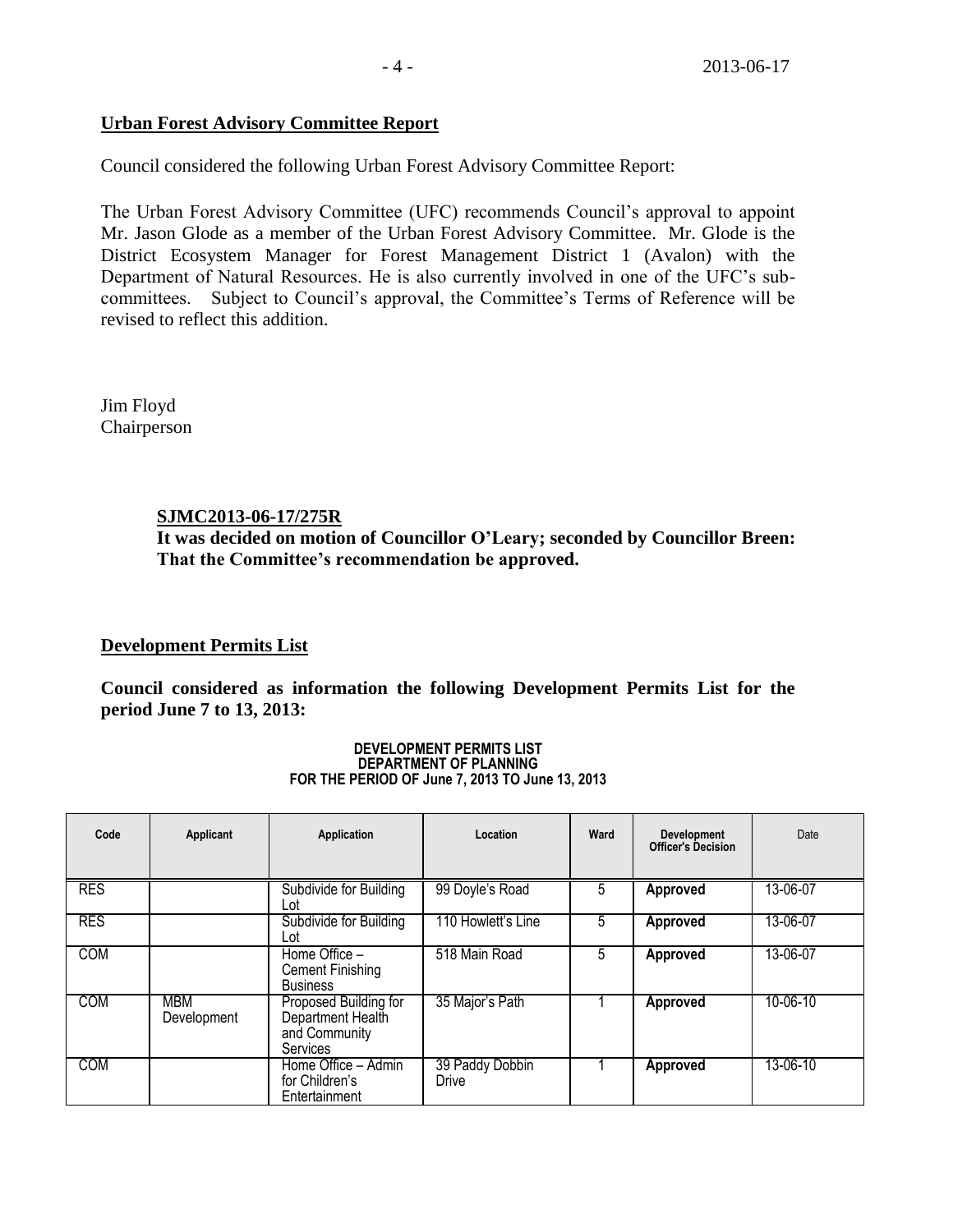|            |                      | <b>Business</b>                                   |                                  |   |                                                                                        |          |
|------------|----------------------|---------------------------------------------------|----------------------------------|---|----------------------------------------------------------------------------------------|----------|
| <b>RES</b> |                      | Proposed Crown Land<br>for Residential Lot        | Adjacent 1020 Main<br>Road       | 5 | Rejected as per<br>City Act                                                            | 13-06-10 |
| <b>RES</b> | <b>Vimac Limited</b> | Site Plan-Twenty-four<br>(24) Unit<br>Condominium | <b>141-143 Bay Bulls</b><br>Road | 5 | Approved                                                                               | 13-06-13 |
| <b>RES</b> |                      | Proposed Building Lot                             | 135 Petty Harbour<br>Road        | 5 | Rejected-<br>Contrary to<br>Section 10.41.3<br>(1) (b)<br>Insufficient Lot<br>Frontage | 13-06-13 |
| <b>RES</b> |                      | Subdivide for Building<br>Lot                     | 26 Rostellan Place               | 4 | Approved                                                                               | 13-06-13 |
|            |                      |                                                   |                                  |   |                                                                                        |          |
|            |                      |                                                   |                                  |   |                                                                                        |          |

**\* Code Classification:**  $RES-Residential$ <br>  $COM- Commercial$ **AG - Agriculture OT- Other**

**RES- Residential INST- Institutional**

**\*\* This list is issued for information purposes only. Applicants have been advised in writing of the Development Officer's decision and of their right to appeal any decision to the St. John's Local Board of Appeal.**

**Gerard Doran Development Officer Department of Planning**

## **Building Permits List**

## **SJMC2013-06-17/276R**

**It was decided on motion of Councillor Tilley; seconded by Councillor Hickman: That the recommendation of the Deputy City Manager of Development, Planning & Engineering be approved with respect to the following Building Permits List:**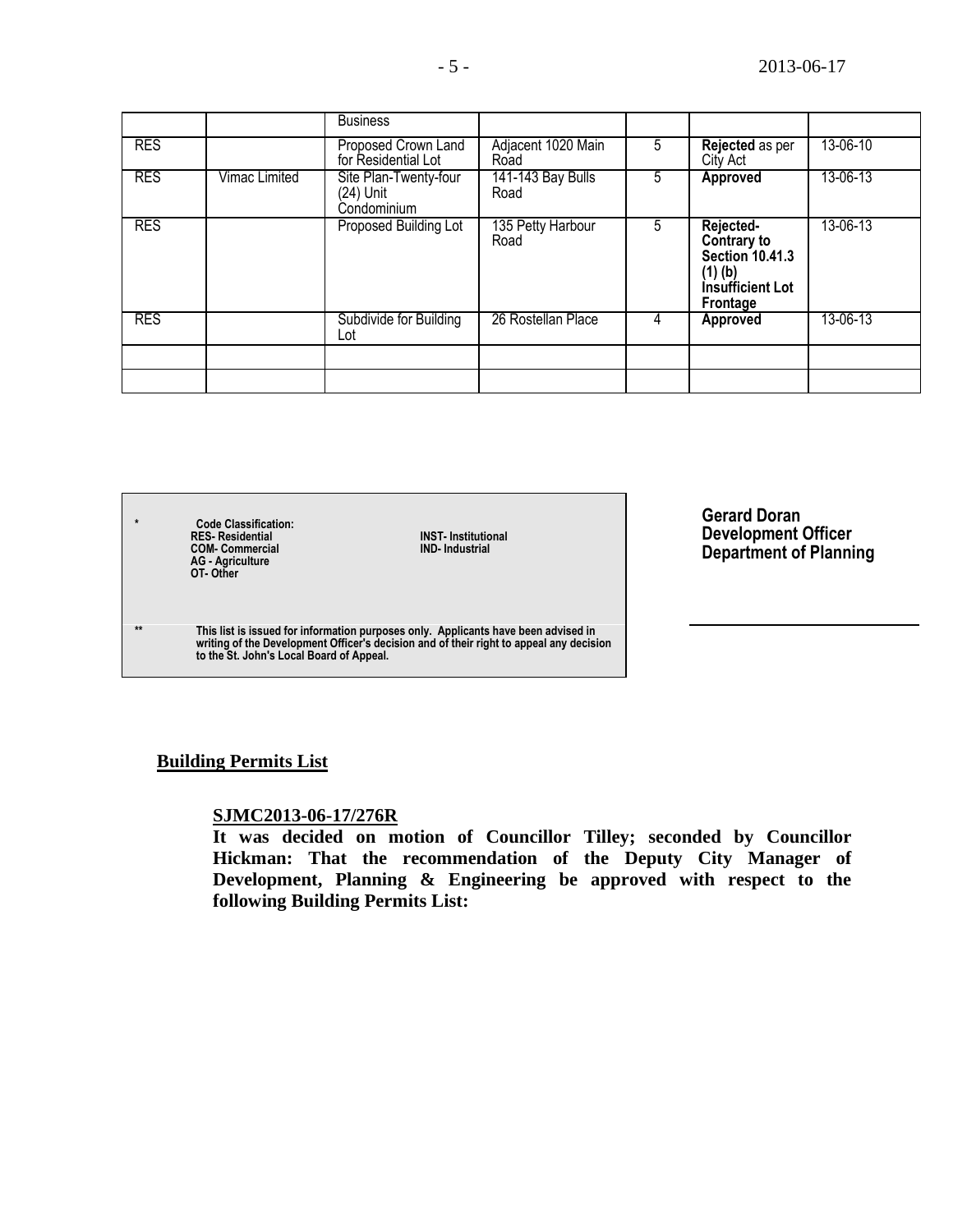#### **Building Permits List Council's June 17, 2013 Regular Meeting**

Permits Issued: 2013/06/12 To 2013/06/12

#### **Class: Commercial**

| 137 Forest Rd                 | Co. | Convenience Store    |
|-------------------------------|-----|----------------------|
| 541 Kenmount Rd               | Ms  | Retail Store         |
| 203a Loqy Bay Rd              | Ms  | Day Care Centre      |
| 117 Ropewalk Lane             | Ms  | Office               |
| 426 Torbay Rd                 | Ms  | Retail Store         |
| 25 White Rose Dr              | Rn  | Clinic               |
| 260 Paddy's Pond Rd           | Sw  | Commercial Garage    |
| 120 Gabriel Rd                | Ex  | Recreational Use     |
| 16 Oueen St                   | Rn  | Club                 |
| Factory Lane                  | Cr  | Office               |
| 55 Duckworth St               | Rn  | Office               |
| 55 Duckworth St               | Nс  | Fence                |
| 379 Duckworth St              | Rn  | Mixed Use            |
| 199 Water St Smoothie Factory | Cr  | Eating Establishment |

This Week \$ 223,250.00

#### **Class: Industrial**

This Week \$ .00

#### **Class: Government/Institutional**

101 New Gower St Ex Place Of Assembly

This Week \$ 58,070,409.00

#### **Class: Residential**

| Nc             | Swimming Pool            |
|----------------|--------------------------|
| Nc             | Fence                    |
| N <sub>C</sub> | Accessory Building       |
| N <sub>C</sub> | Swimming Pool            |
| N <sub>C</sub> | Single Detached Dwelling |
| $N_{\rm C}$    | Condominium              |
| Nc             | Accessory Building       |
| N <sub>C</sub> | Accessory Building       |
| Nc             | Condominium              |
| Nc             | Condominium              |
| Nc             | Condominium              |
| Nc             | Condominium              |
| $N_{\rm C}$    | Patio Deck               |
| Nc             | Accessory Building       |
| $N_{\rm C}$    | Accessory Building       |
| Nc             | Accessory Building       |
| Nc             | Fence                    |
| $N_{\rm C}$    | Accessory Building       |
| Nc             | Accessory Building       |
| Nc             | Fence                    |
| Nc             | Accessory Building       |
| $N_{\rm C}$    | Patio Deck               |
| Nc             | Patio Deck               |
|                |                          |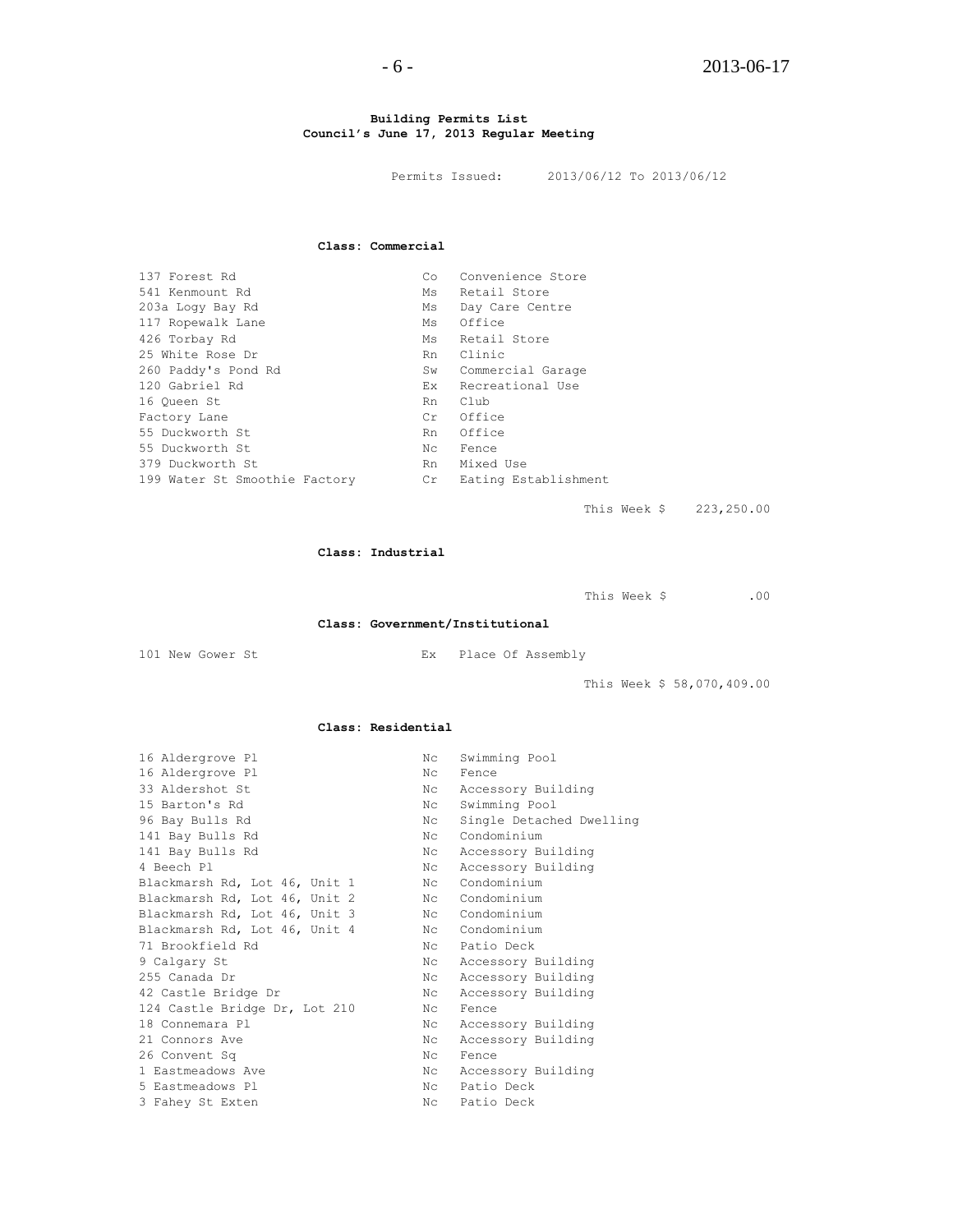7 Fleming's Rd Nc Single Detached Dwelling 57 Francis St 67 No Recessory Building 16 Gleneyre St Nc Patio Deck 32 Great Eastern Ave No Nc Accessory Building 9 Green Acre Dr Nc Accessory Building 11 Hawker Cres No. 2016 No. 2016 No. 2017 No. 2018 No. 2018 No. 2019 No. 2018 No. 2019 No. 2018 No. 2019 No. 20 10 Iceland Pl Nc Rence 8 Kenai Cres, Lot 180 Nc Single Detached Dwelling 16 Kenai Cres, Lot 184 Nc Single Detached & Sub.Apt 20 Kenai Cres No. 20 Kenai Cres No. 20 Kenai Cres 57 Kenai Cres, Lot 223 Nc Single Detached Dwelling 41 Lady Anderson St, Lot 647 Nc Single Detached Dwelling 174 Ladysmith Dr, Lot 484 Nc Single Detached Dwelling 176 Ladysmith Dr, Lot 485 Nc Single Detached Dwelling 184 Ladysmith Dr, Lot 489 Nc Single Detached & Sub.Apt 186 Ladysmith Dr, Lot 490 Nc Single Detached & Sub.Apt 204 Ladysmith Dr , Lot 499 Nc Single Detached & Sub.Apt 10 Logy Bay Rd Nc Accessory Building 9 Long Beach St Nc Accessory Building 9 Long Beach St 1988 Constant No Accessory Building<br>3 Lotus St 1988 No Fence 30 Macbeth Dr Nc Fence 20 Maxse St Nc Fence<br>33 Myrick Pl Nc Access 101 New Pennywell Rd Nc Fence 11 Newman St Nc Accessory Building 11 Oberon St<br>
11 Oberon St, Lot 181 Mc Single Detached & Sub.Apt<br>
12 Mc Single Detached & Sub.Apt<br>
12 Mc Patio Deck<br>
20 Oxen Pond Rd<br>
20 Nc Patio Deck 31 Oberon St, Lot 181 Nc Single Detached & Sub.Apt 90 Oxen Pond Rd No Nc Patio Deck 60 Parsonage Dr , Lot 2.15 Nc Single Detached Dwelling 82 Pitcher's Path Nc Single Detached Dwelling 9 Rosalind St Nc Accessory Building 28 Serpentine St Nc Accessory Building 12 Southcott Pl<br>
668 Southside Rd<br>
459 Thorburn Rd<br>
459 Thorburn Rd<br>
169 Notes Notes Notes Notes Notes Notes 668 Southside Rd No Recessory Building 459 Thorburn Rd Nc Single Detached Dwelling 13 Tigress St, Lot 630 Nc Single Detached & Sub.Apt 27 Tigress St-Lot 623 Nc Single Detached & Sub.Apt 285 Petty Harbour Rd Co Single Detached Dwelling 453 Newfoundland Dr Cr Subsidiary Apartment 53 Bonavista St Ex Single Detached Dwelling 13 Katie Pl Ex Single Detached Dwelling 50 Spruce Grove Ave **RACK ROOT** Rn Subsidiary Apartment 1422 - 1422 - 1422 - 1422 - 1422 - 1422 - 1422 - 1422 - 1422 - 1422 - 1422 - 1422 - 1422 - 1422 - 1422 - 1422 - 1422 - 1422 - 1422 - 1422 - 1422 - 1422 - 1422 - 1422 - 1422 - 1422 - 1422 - 1422 - 1422 - 1422 - 1422 - 1422 11 Glasgow Pl Rn Single Detached Dwelling 50 Keane Pl **Rn** Apartment Building 36 Mccrae St **Rn** Single Detached Dwelling 17 Mcfarlane St Rn Townhousing 63 Penetanguishene Rd Rn Single Detached Dwelling 193 Water St Rn Hotel 32 Balnafad Pl Sw Single Detached Dwelling 16 Gleneyre St Sw Single Detached Dwelling

Nc Accessory Building en<br>Rn Single Detached Dwelling<br>Rn Hotel 7 Keats Pl Sw Single Detached Dwelling

This Week \$ 4,702,615.00

**Class: Demolition**

This Week \$ .00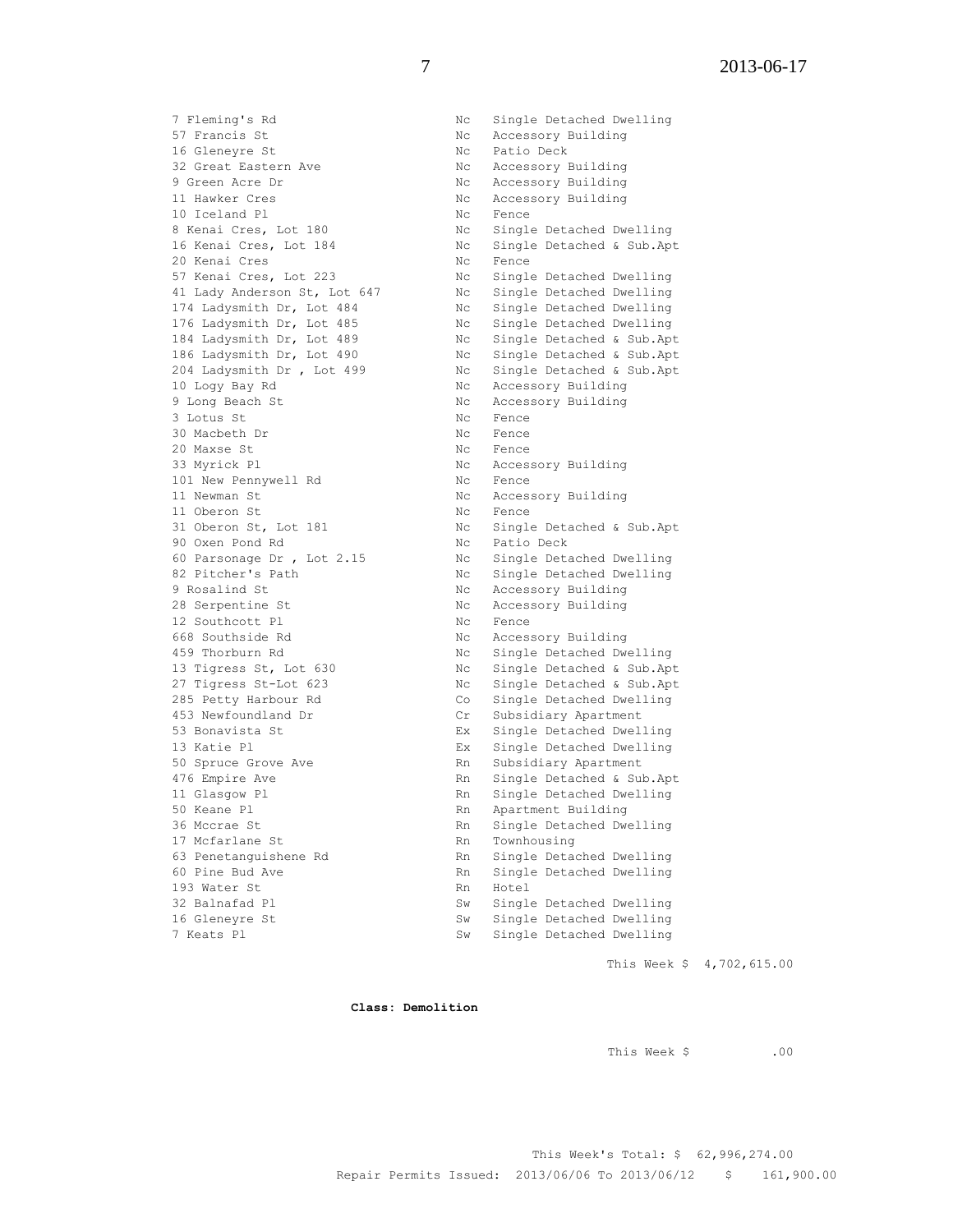#### LEGEND

- Co Change Of Occupancy Sn Sign
- Cr Chng Of Occ/Renovtns Ms Mobile Sign
- 
- Nc New Construction Cd Chimney Demolition
- Oc Occupant Change The Dv Development File

Ti Tenant Improvements

- 
- Ex Extension Cc Chimney Construction
	-
	-
- Rn Renovations **William Warehouse** Wis Woodstove
- Sw Site Work **Demolition**

| YEAR TO DATE COMPARISONS    |                    |                  |                                |  |
|-----------------------------|--------------------|------------------|--------------------------------|--|
|                             | June 17, 2013      |                  |                                |  |
|                             |                    |                  |                                |  |
| <b>TYPE</b>                 | 2012               | 2013             | $\sqrt[3]{ }$ VARIANCE $(+/-)$ |  |
| Commercial                  | \$130, 300, 800.00 | \$46,600,100.00  | $-64$                          |  |
| Industrial                  | \$3,600,100.00     | \$128,000.00     | $-96$                          |  |
| Government/Institutional    | \$12,300,200.00    | \$69,176,200.00  | 462                            |  |
| Residential                 | \$83,200,000.00    | \$66,500,800.00  | $-20$                          |  |
| Repairs                     | \$2,100,600.00     | \$1,600,700.00   | $-24$                          |  |
| Housing Units (1 & 2 Family |                    |                  |                                |  |
| Dwellings)                  | 292                | 195              |                                |  |
| <b>TOTAL</b>                | \$231,501,700.00   | \$184,005,800.00 | $-21$                          |  |

Respectfully Submitted,

David Blackmore, R.P.A. Deputy City Manager – Planning, Development & Engineering

### **Payrolls and Accounts**

### **SJMC2013-06-17/277R**

**It was decided on motion of Councillor Tilley; seconded by Councillor Hickman: That the following Payrolls and Accounts for the week ending June 13th , 2013 be approved:**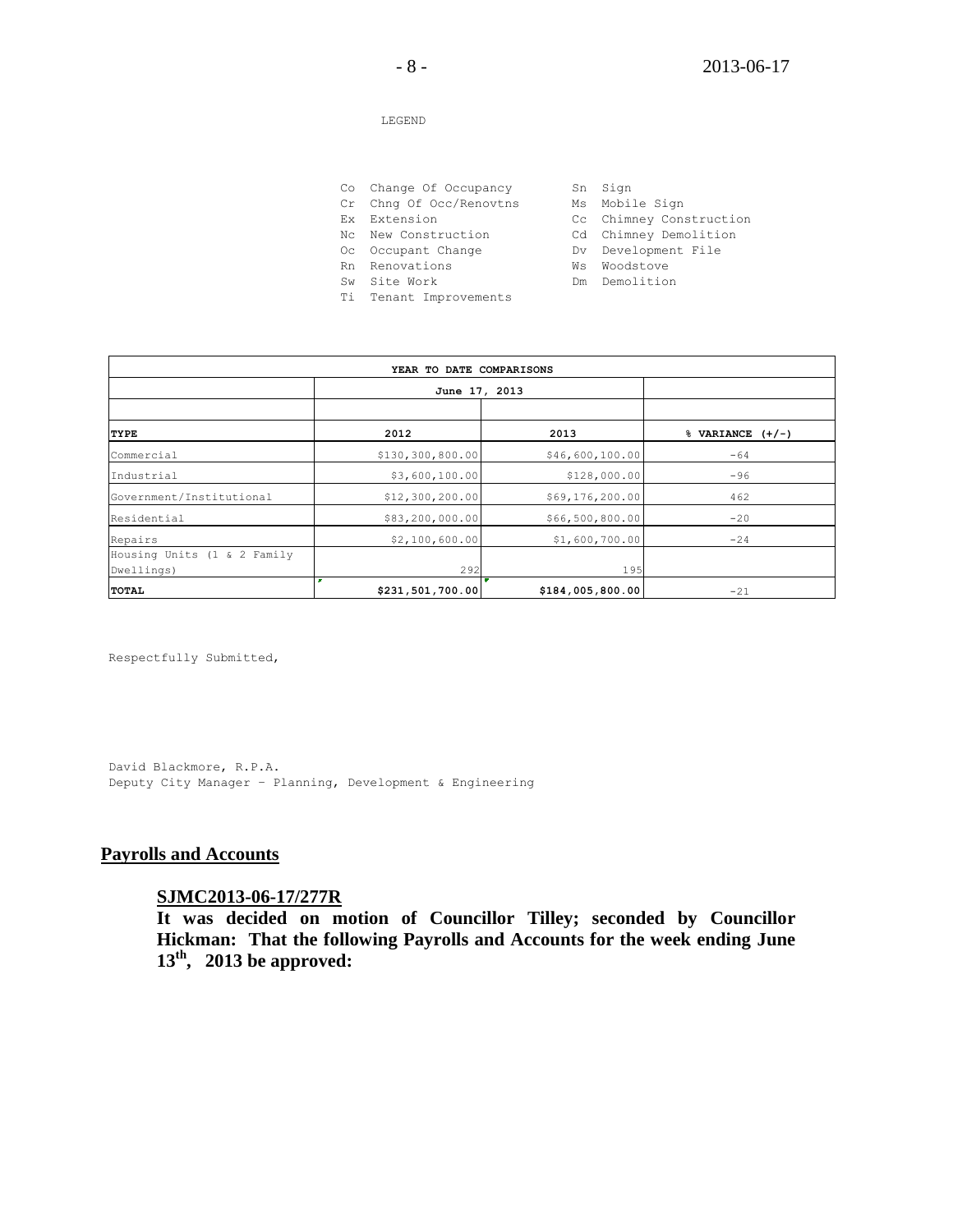### **Weekly Payment Vouchers For The Week Ending June 13, 2013**

**Payroll**

| <b>Public Works</b>     | \$<br>403,132.46 |
|-------------------------|------------------|
| <b>Bi-Weekly Casual</b> | \$<br>28,685.22  |
| <b>Accounts Payable</b> | \$4,303,698.11   |
|                         |                  |

### **Tenders**

- a. Tender Provision of an Automated Ballot Tabulation System for use in the Municipal Election 2013
- b. Tender Truck and Loader Tire Retreading Service
- c. Tender Carnell Drive Bridge Replacement
- d. Tender Airport Heights Ball Field Lighting

### **SJMC2013-06-17/278R**

**It was decided on motion of Councillor Tilley; seconded by Councillor Hickman: That the recommendations of the Deputy City Manager of Corporate Services & City Clerk; the Deputy City Manager of Public Works; and the Director of Engineering be approved and the tenders awarded as follows:**

Total: \$ 4,735,515.79

- **a. Dominion Voting Systems @ \$51,900 plus applicable taxes**
- **b. GCR Tire Centres @ \$393,390.68 (sole bidder), excluding HST**
- **c. Trident Construction Limited @ \$2,032,745.70**
- **d. CMH Construction Ltd. @ \$530,000.00 HST included, and further that \$350,000.000 be allocated from the unallocated 2013 capital fund to complete funding for this project.**

**The motion being put was unanimously carried.**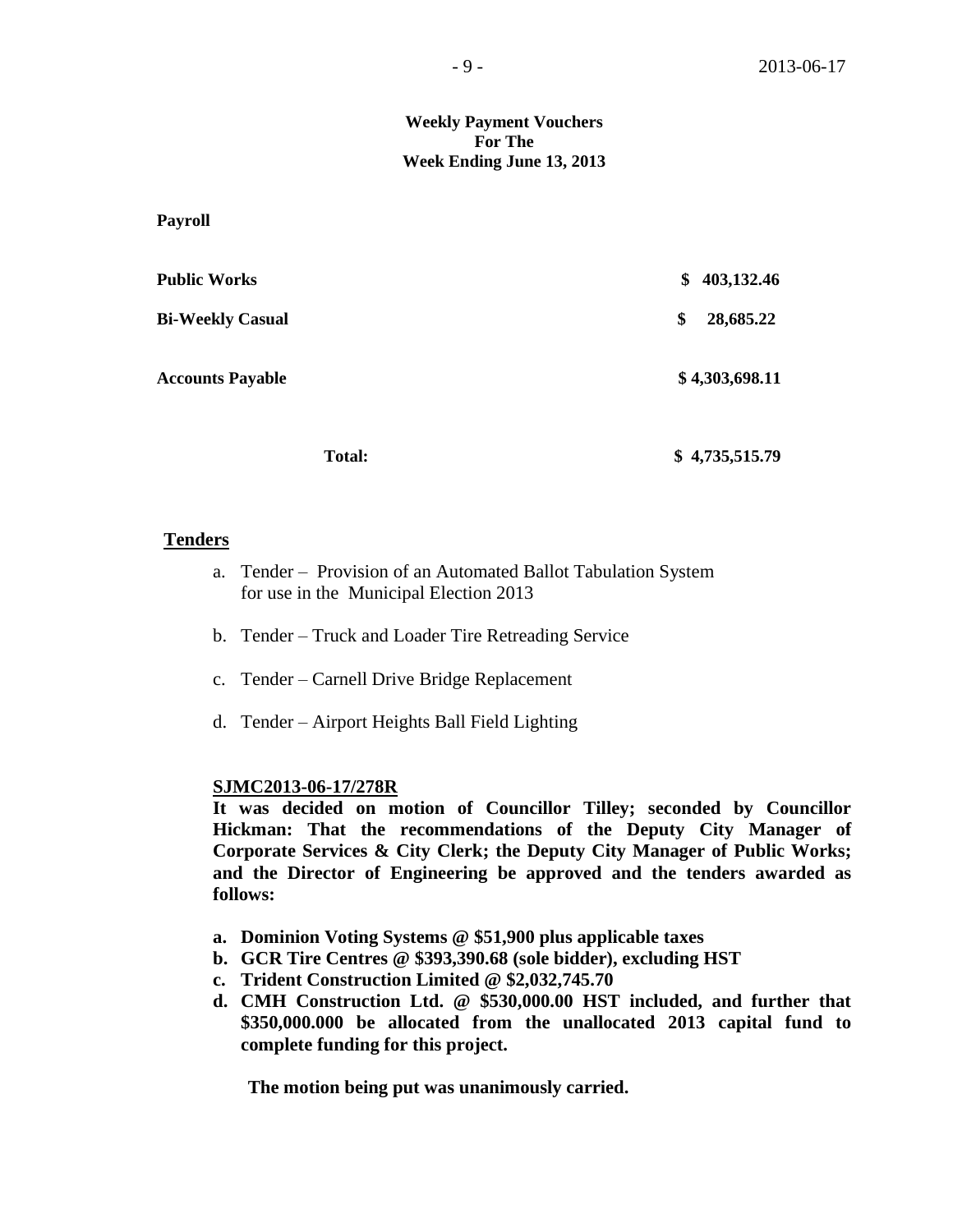## **Laneway between Browne Crescent and Anspatch Street**

Council considered a memorandum dated June 13, 2013 from the City Solicitor regarding the above noted.

# **SJMC2013-06-17/279R**

**It was decided on motion of Councillor Tilley; seconded by Councillor Colbert: That the laneway between Browne Crescent and Anspatch Street be sold to the owner of 315 Anspatch Street at a rate of \$2.00 per square foot (approximately \$3900.00 plus HST), with the responsibility of the purchaser to have a survey completed.**

# **Councillor Sheilagh O'Leary**

- Advised that St. John's Clean & Beautiful held their annual planning day on Saturday and as a result have renewed and appointed new board members to continue with their various projects and clean-up initiatives.
- Referenced the traffic problems on Waterford Bridge Road and the significant response she is receiving from residents in this regard. She will propose a reversion of the speed limit to 30 kph at the next Police and Traffic Committee.
- Tabled an e-mail from John Pike and Reg Carson with regard to complaints about blasting operations at DF Barnes. The Mayor is requested to write a letter to Dexter Pittman, Manager of Industrial Compliance, Pollution Prevention Division with the Department of Environment & Conservation in an effort to address the problems of blasting that are occurring and creating a disturbance in the neighbourhood.
- Questioned the status of the proposed eradication of the non-contributory pension plan. Councillor Breen advised that a report will be forthcoming to Council on this matter within the next 2-3 week period.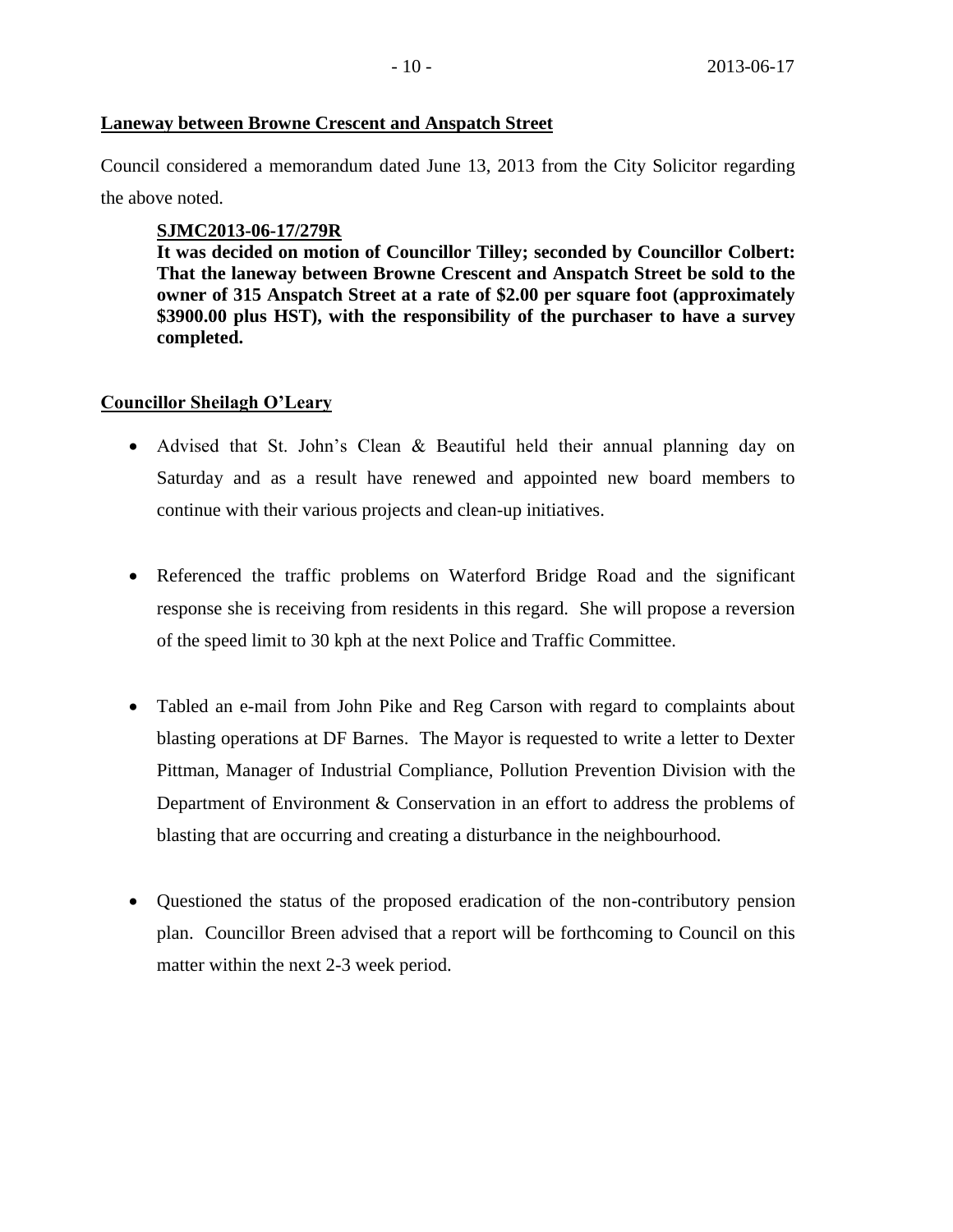# **Councillor Sandy Hickman**

 Elaborated on the two tenders approved at tonight's meeting regarding Carnell Drive Bridge replacement and the Airport Heights ball field lighting and expressed pleasure that these two projects are finally going forward.

# **Councillor Tom Hann**

 Referenced an article in today's Telegram outlining the progress of construction for the new metrobus facility and the number of anonymous e-mails being sent to the media suggesting that there are questionable issues with the quality of construction and delays as a result. He strongly objected to these accusations, particularly as they are anonymous and have no legitimate basis in his opinion. He did acknowledge that though the building is eight months behind schedule, it is a result of the market demands on the construction industry and the reality that delays are taking place everywhere.

## **Councillor Frank Galgay**

 Expressed concern about the state of roads in the City and the length of time it is taking to complete capital and infrastructure projects. The Deputy City Manager of Planning, Development and Engineering advised that contractors have no advantage in delaying work and every effort is being made on their part to ensure work is being done in a timely, cost efficient and quality manner.

# **Councillor Bruce Tilley**

- Referenced the  $125<sup>th</sup>$  birthday of the City of St. John's and outlined the various activities taking place on St. John's Day. This information is also available via the City's website.
- Referenced the Economic Outlook publication produced by the City's Economic Development Division and he cited various stats from the report, a copy of which is also available on the City's website.